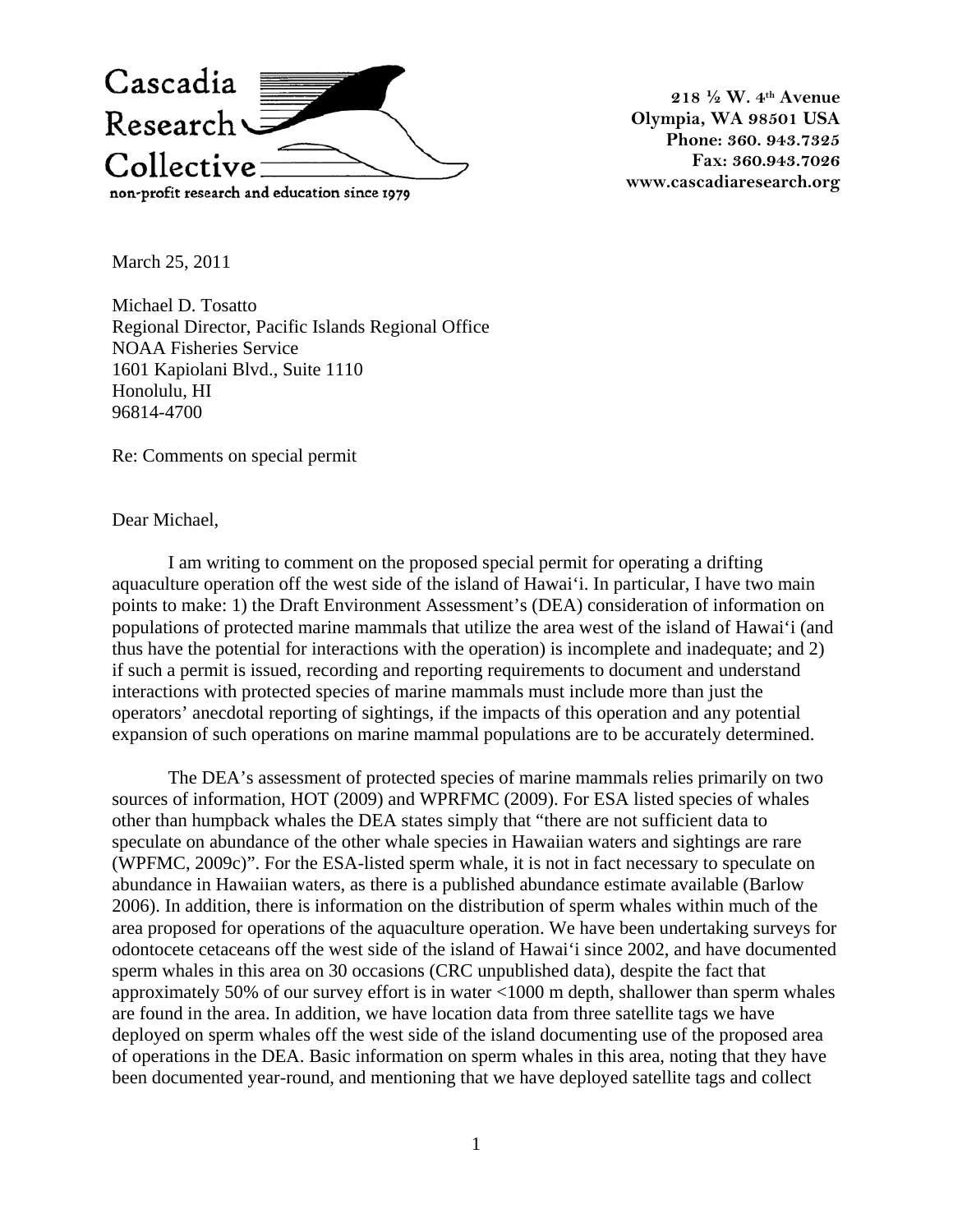sighting information, has been available on our web site since  $2009<sup>1</sup>$  $2009<sup>1</sup>$  $2009<sup>1</sup>$ . This information should be utilized in assessing the potential interactions and impacts of the proposed operation on sperm whales in the area, in particular as sperm whales have been known to become entangled in undersea cables and will investigate floating debris (Heezen 1958; Jacobsen et al. 2010).

Although the Hawaiian insular population of false killer whales is not currently listed under the Endangered Species Act, NMFS proposed listing this population as Endangered in November 2010, and a final listing rule is expected in November 2011. The proposed special permit for this operation is for a 10-month period. If issued, this operation will still be ongoing after the expected ESA listing of Hawaiian insular false killer whales in November 2011, thus information relevant to potential interactions and impacts on this population should be considered. This population utilizes the area of the proposed activities on a regular basis; information on use of this area has been published by Baird et al. (2010, 2011). False killer whales have been documented taking fish off lines (Baird 2009) and taking fish around Fish Aggregating Devices (FADs) in Hawai'i<sup>[2](#page-1-1)</sup>. The slowly drifting net pens are likely to act as large FADs, attracting false killer whales, and other species of odontocetes, to approach. While it may seem that providing a large FAD that false killer whales can utilize to find fish may be beneficial to individual false killer whales, increasing opportunities for access to fish through operations such as this have the potential to result in changes in behavior or movement patterns of the animals (see Chilvers et al. 2003). Interactions between false killer whales and the operation are likely to occur.

For most MMPA listed species of odontocetes the DEA simply states "data on population numbers and distribution of these species are sparse". Other than noting that two species, bottlenose dolphins and spinner dolphins, are year-round residents of the Hawaiian Islands, the DEA does not take into account considerable published information on the use of the area by 13 different species of odontocetes<sup>[3](#page-1-2)</sup>. As such, the DEAs assessment of potential interactions and impacts with these species is inadequate.

The DEA repeatedly states that issuance of this permit is necessary to determine whether the approach of open-ocean drifting net pens could lead to larger scale operations. As such, if a permit is issued, it should require a system to determine what potential impacts beyond immediate serious injury or mortality of protected species of marine mammals may occur. The DEA states that any sightings of marine mammals will be recorded, although does not present details on whether any particular monitoring scheme will be in place. Recording of anecdotal observations of marine mammals will not allow for a robust assessment of potential impacts on populations. There are 18 species of odontocetes and five species of baleen whales that may utilize the area where this operation will be undertaken, and being able to discriminate between these species will require either very experienced marine mammal observers or a mechanism to

 $\overline{a}$ 

<span id="page-1-0"></span><sup>&</sup>lt;sup>1</sup> [www.cascadiaresearch.org/hawaii/spermwhale.htm](http://www.cascadiaresearch.org/hawaii/spermwhale.htm) and [www.cascadiaresearch.org/hawaii/April2010.htm](http://www.cascadiaresearch.org/hawaii/April2010.htm)

<span id="page-1-1"></span><sup>&</sup>lt;sup>2</sup>[coolwaterphoto.photoshelter.com/image?&\\_bqG=4&\\_bqH=eJyr8kw2K3f2SQvzdDWO8ArIM](http://coolwaterphoto.photoshelter.com/image?&_bqG=4&_bqH=eJyr8kw2K3f2SQvzdDWO8ArIMXBJNnU1NAsNCyi3MjKyMjQwAGEg6RnvEuxsm5aYU5yqnZ2Zk5NapF2ekZiTqgaWiHf0c7EtAbJDg12D4j1dbENBmkLdfCwrzf1NPDNM1OIdnUNsi1MTi5IzAOwGIwg-&GI_ID) [XBJNnU1NAsNCyi3MjKyMjQwAGEg6RnvEuxsm5aYU5yqnZ2Zk5NapF2ekZiTqgaWiHf0c7](http://coolwaterphoto.photoshelter.com/image?&_bqG=4&_bqH=eJyr8kw2K3f2SQvzdDWO8ArIMXBJNnU1NAsNCyi3MjKyMjQwAGEg6RnvEuxsm5aYU5yqnZ2Zk5NapF2ekZiTqgaWiHf0c7EtAbJDg12D4j1dbENBmkLdfCwrzf1NPDNM1OIdnUNsi1MTi5IzAOwGIwg-&GI_ID) [EtAbJDg12D4j1dbENBmkLdfCwrzf1NPDNM1OIdnUNsi1MTi5IzAOwGIwg-&GI\\_ID](http://coolwaterphoto.photoshelter.com/image?&_bqG=4&_bqH=eJyr8kw2K3f2SQvzdDWO8ArIMXBJNnU1NAsNCyi3MjKyMjQwAGEg6RnvEuxsm5aYU5yqnZ2Zk5NapF2ekZiTqgaWiHf0c7EtAbJDg12D4j1dbENBmkLdfCwrzf1NPDNM1OIdnUNsi1MTi5IzAOwGIwg-&GI_ID)=

<span id="page-1-2"></span><sup>3</sup> [www.cascadiaresearch.org/hawaii/publications.htm](http://www.cascadiaresearch.org/hawaii/publications.htm)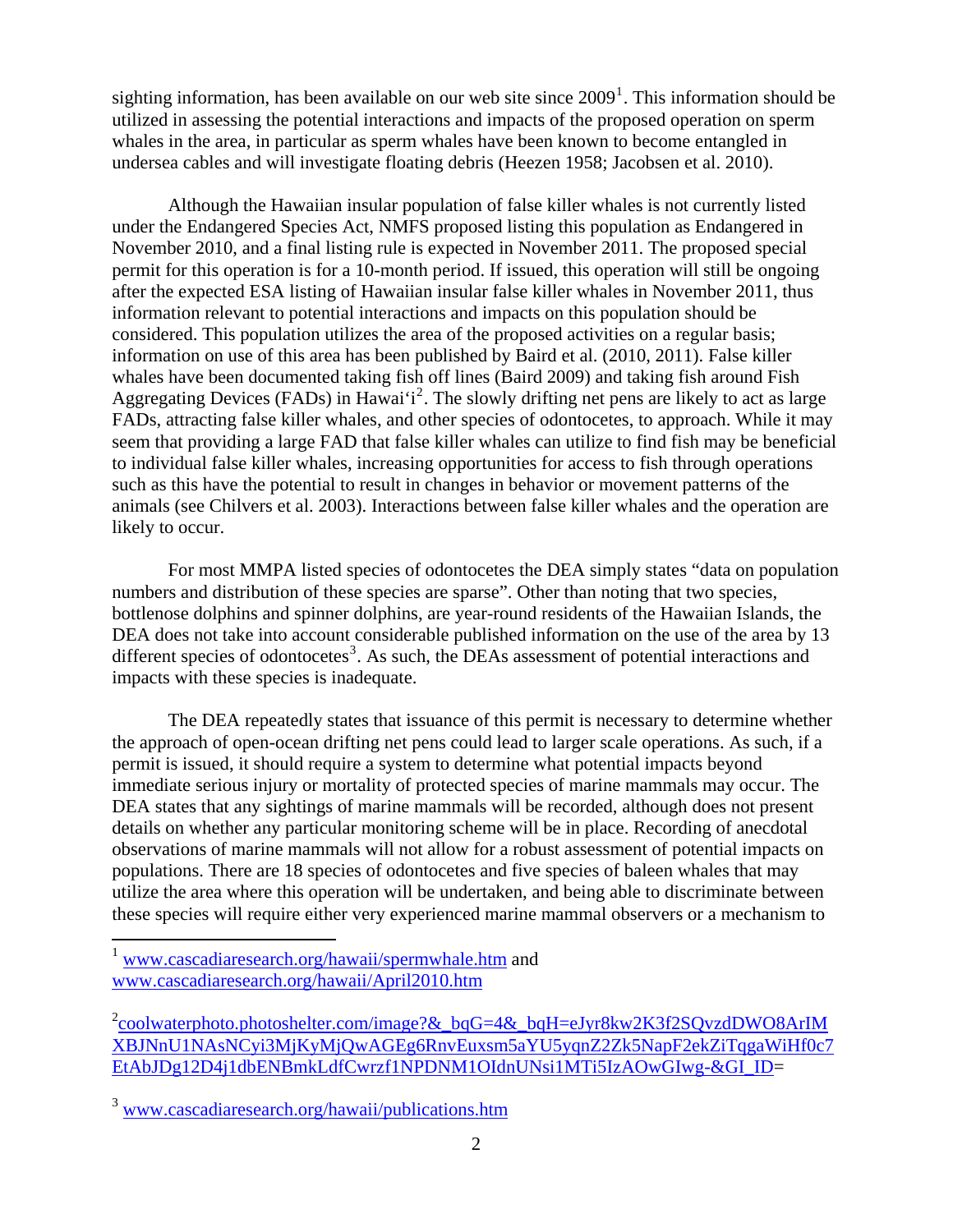document species such that species identifications can be confirmed (i.e., high resolution photography). Rigorous observation and recording protocols will need to be in place prior to initiation of activities if any sort of change (e.g., increase) in marine mammal visitation of the operation occurs over time. Such protocols need to specify a minimum number of hours of observations required each day and detailed recording of factors that would influence sighting rates such as sea state.

The DEA also notes that while there are nine species of oceanic sharks found in the open ocean environment off the west side of the island of Hawai'i, all are "rarely encountered" and that the constant movement of the array and removal of dead fish are expected to limit encounters and thus adverse effects on sharks. Based on our research efforts off the west coast of the island, oceanic whitetip sharks are regularly observed in the deep waters where operations will be allowed and are often associated with FADs and with slowly moving groups of pilot whales. As such it is likely that such sharks will also associate with the net pens and thus there will be the potential for interactions. Such interactions are not addressed in the DEA.

Thank you very much for considering these comments,

Sincerely,

Robin W. Baird, Ph.D. Research Biologist rwbaird@cascadiaresearch.org

## Literature Cited

- Baird, R.W. 2009. A review of false killer whales in Hawaiian waters: biology, status, and risk factors. Report prepared for the U.S. Marine Mammal Commission under Order No. E40475499. Available from [www.cascadiaresearch.org/hawaii/falsekillerwhale.htm](http://www.cascadiaresearch.org/hawaii/falsekillerwhale.htm)
- Baird, R.W., G.S. Schorr, D.L. Webster, D.J. McSweeney, M.B. Hanson and R.D. Andrews. 2010. Movements and habitat use of satellite-tagged false killer whales around the main Hawaiian Islands. Endangered Species Research 10:107-121.
- Baird, R.W., G.S. Schorr, D.L. Webster, D.J. McSweeney, M.B. Hanson and R.D. Andrews. 2011. Movements and spatial use of false killer whales in Hawai'i: satellite tagging studies in 2009. Report prepared under Order No. AB133F09SE4132 from the Pacific Islands Fisheries Science Center, Honolulu, HI.
- Barlow, J. 2006. Cetacean abundance in Hawaiian waters estimated from a summer/fall survey in 2002. Marine Mammal Science 22:446-464.